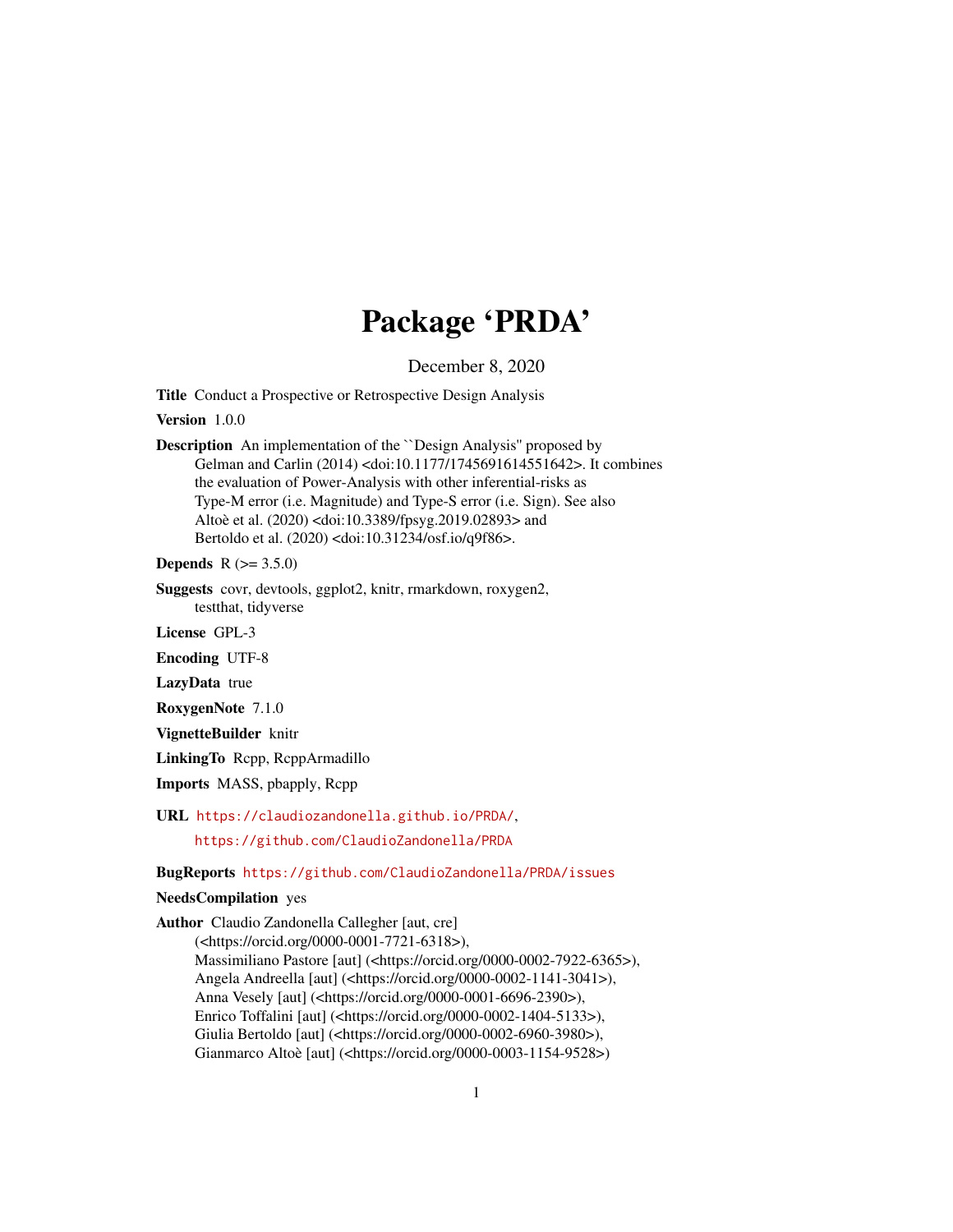<span id="page-1-0"></span>Maintainer Claudio Zandonella Callegher <claudiozandonella@gmail.com>

Repository CRAN

Date/Publication 2020-12-08 10:10:10 UTC

### R topics documented:

| Index |  |  |  |  |  |  |  |  |  |  |  |  |  |  |  |  |  |  |  |  |
|-------|--|--|--|--|--|--|--|--|--|--|--|--|--|--|--|--|--|--|--|--|
|       |  |  |  |  |  |  |  |  |  |  |  |  |  |  |  |  |  |  |  |  |
|       |  |  |  |  |  |  |  |  |  |  |  |  |  |  |  |  |  |  |  |  |

PRDA: Prospective and Retrospective Design Analysis.

#### Description

Given an hypothetical value of effect size, PRDA performs a prospective or retrospective design analysis to evaluate the inferential risks (i.e., power, Type M error, and Type S error) related to the study design. See vignette("PRDA") for a brief introduction to *Design Analysis*.

#### Details

PRDA package can be used for Pearson's correlation between two variables or mean comparisons (i.e., one-sample, paired, two-sample, and Welch's t-test) considering an hypothetical value of  $\rho$  or Cohen's *d* respectively. See vignette("retrospective") for more details.

#### Functions

In PRDA there are two main functions:

- retrospective(). Given the hypothetical population effect size and the study sample size, the function retrospective() performs a retrospective design analysis. According to the defined alternative hypothesis and the significance level, the inferential risks (i.e., Power level, Type M error, and Type S error) are computed together with the critical effect value (i.e., the minimum absolute effect size value that would result significant). To know more about function arguments and examples see the function documentation [?retrospective](#page-0-0) and vignette("retrospective").
- prospective(). Given the hypothetical population effect size and the required power level, the function prospective() performs a prospective design analysis. According to the defined alternative hypothesis and the significance level, the required sample size is computed together with the associated Type M error, Type S error, and the critical effect value (i.e., the minimum absolute effect size value that would result significant). To know more about function arguments and examples see the function documentation [?prospective](#page-0-0) and vignette("prospective").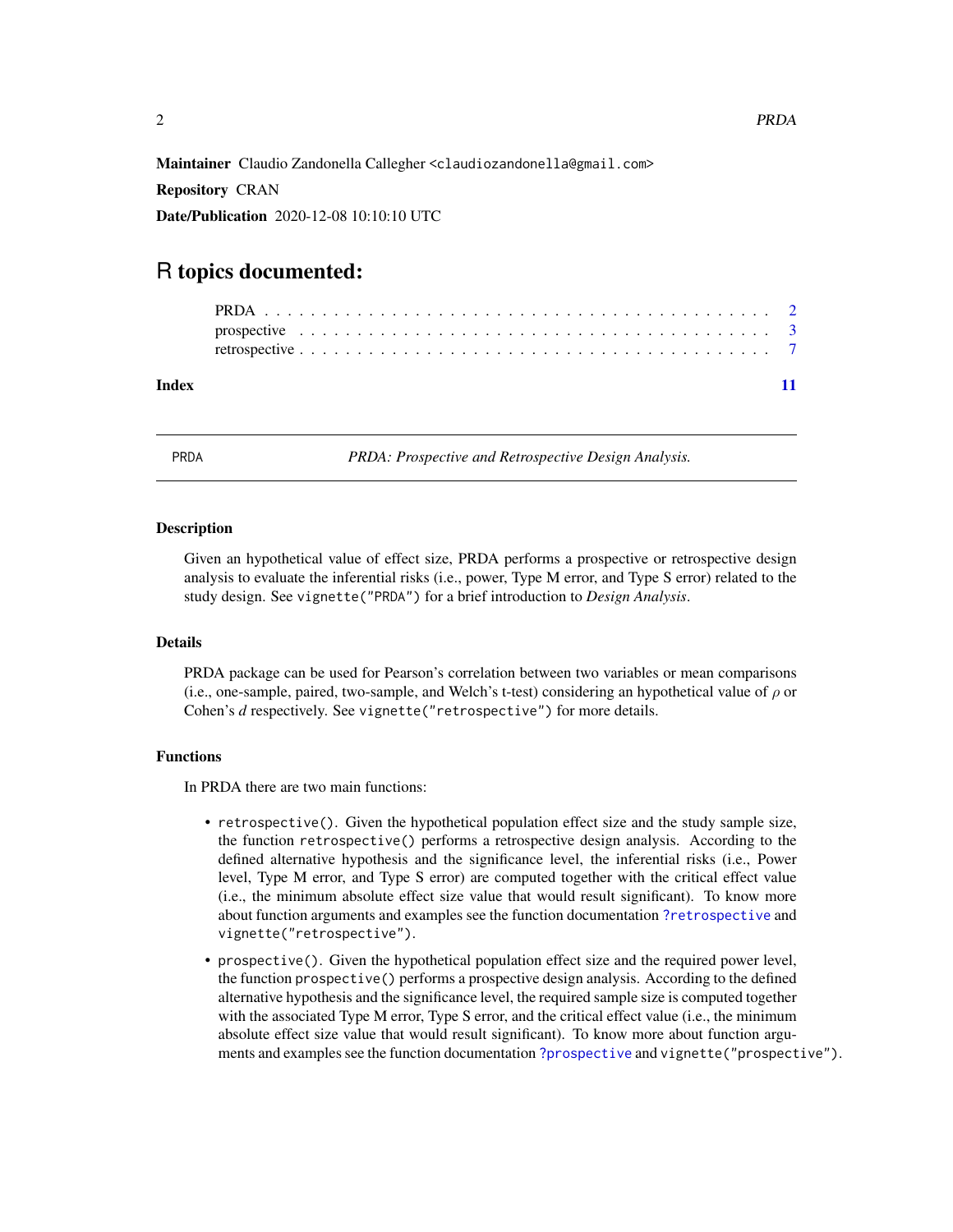#### <span id="page-2-0"></span>prospective 3

#### Hypothetical Effect Size

The hypothetical population effect size can be defined as a single value according to previous results in the literature or experts indications. Alternatively, PRDA allows users to specify a distribution of plausible values to account for their uncertainty about the hypothetical population effect size. To know how to specify the hypothetical effect size according to a distribution and an example of application see vignette("retrospective").

#### References

Altoè, G., Bertoldo, G., Zandonella Callegher, C., Toffalini, E., Calcagnì, A., Finos, L., & Pastore, M. (2020). Enhancing Statistical Inference in Psychological Research via Prospective and Retrospective Design Analysis. Frontiers in Psychology, 10. [https://doi.org/10.3389/fpsyg.2019.](https://doi.org/10.3389/fpsyg.2019.02893) [02893](https://doi.org/10.3389/fpsyg.2019.02893)

Bertoldo, G., Altoè, G., & Zandonella Callegher, C. (2020, June 15). Designing Studies and Evaluating Research Results: Type M and Type S Errors for Pearson Correlation Coefficient. Retrieved from <https://psyarxiv.com/q9f86/>

Gelman, A., & Carlin, J. (2014). Beyond Power Calculations: Assessing Type S (Sign) and Type M (Magnitude) Errors. Perspectives on Psychological Science, 9(6), 641–651. [https://doi.org/](https://doi.org/10.1177/1745691614551642) [10.1177/1745691614551642](https://doi.org/10.1177/1745691614551642)

prospective *Prospective Design Analysis*

#### Description

Given the hypothetical population effect size and the required power level, the function prospective() performs a prospective design analysis for Pearson's correlation test between two variables or *t*-test comparing group means (Cohen's *d*). According to the defined alternative hypothesis and the significance level, the required sample size is computed together with the associated Type M error, Type S error, and the critical effect value (i.e., the minimum absolute effect size value that would result significant).

#### Usage

```
prospective(
  effect_size,
  power,
  ratio_n = 1,
  test_method = c("pearson", "two_sample", "welch", "paired", "one_sample"),
  alternative = c("two_sided", "less", "greater"),
  sig\_level = 0.05,
  ratio_sd = 1,
 B = 10000,
  tl = -Inf,tu = Inf,B_effect = 1000,
```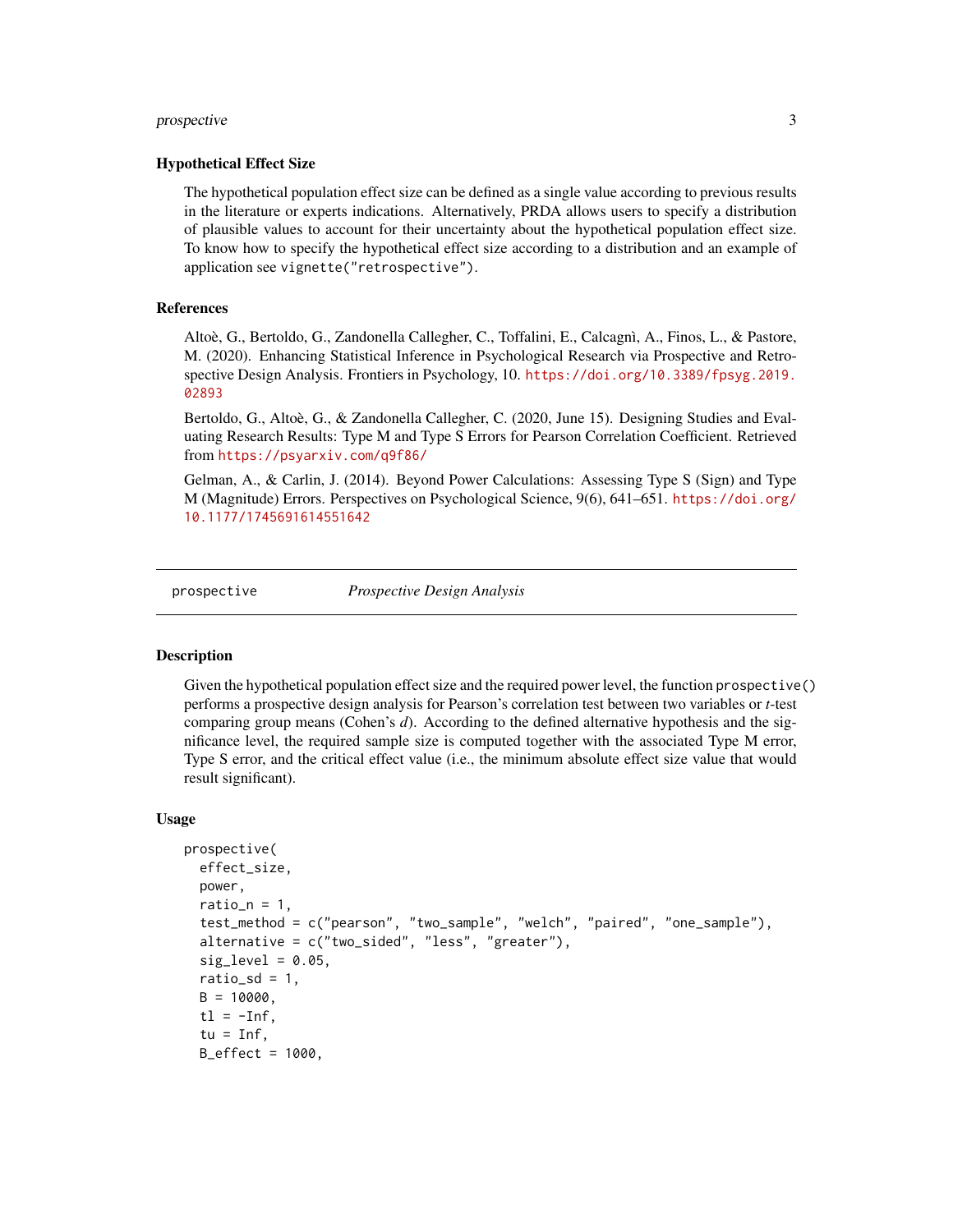```
sample\_range = c(2, 1000),
  eval_power = c("median", "mean"),
 tol = 0.01,
  display_message = TRUE
\mathcal{L}
```
### Arguments

| effect_size     | a numeric value or function (see Details) indicating the hypothetical population<br>effect size.                                                                                                                                                                                                                                                                                                                                  |
|-----------------|-----------------------------------------------------------------------------------------------------------------------------------------------------------------------------------------------------------------------------------------------------------------------------------------------------------------------------------------------------------------------------------------------------------------------------------|
| power           | a numeric value indicating the required power level.                                                                                                                                                                                                                                                                                                                                                                              |
| ratio_n         | a numeric value indicating the ratio between the sample size in the first group<br>and in the second group. This argument is required when test_method is<br>set to "two_sample" or "welch". In the case of test_method = "paired",<br>set ratio_n to 1. Whereas in the case of test_method = "one_sample", set<br>ratio_n to NULL. This argument is ignored for test_method = "pearson". See<br>Test methods section in Details. |
| test_method     | a character string specifying the test type, must be one of "pearson" (default,<br>Pearson's correlation), "two_sample" (independent two-sample t-test), "welch"<br>(Welch's t-test), "paired" (dependent t-test for paired samples), or "one_sample"<br>(one-sample <i>t</i> -test). You can specify just the initial letters.                                                                                                   |
| alternative     | a character string specifying the alternative hypothesis, must be one of "two_sided"<br>(default), "greater" or "less". You can specify just the initial letter.                                                                                                                                                                                                                                                                  |
| sig_level       | a numeric value indicating the significance level on which the alternative hy-<br>pothesis is evaluated.                                                                                                                                                                                                                                                                                                                          |
| ratio_sd        | a numeric value indicating the ratio between the standard deviation in the first<br>group and in the second group. This argument is required only in the case of<br>Welch's t-test.                                                                                                                                                                                                                                               |
| B               | a numeric value indicating the number of iterations. Increase the number of<br>iterations to obtain more stable results.                                                                                                                                                                                                                                                                                                          |
| t1              | optional value indicating the lower truncation point if effect_size is defined<br>as a function.                                                                                                                                                                                                                                                                                                                                  |
| tu              | optional value indicating the upper truncation point if effect_size is defined<br>as a function.                                                                                                                                                                                                                                                                                                                                  |
| B_effect        | a numeric value indicating the number of sampled effects if effect_size is<br>defined as a function. Increase the number to obtain more stable results.                                                                                                                                                                                                                                                                           |
| sample_range    | a length-2 numeric vector indicating the minimum and maximum sample size of<br>the first group (sample_n1).                                                                                                                                                                                                                                                                                                                       |
| eval_power      | a character string specifying the function used to summarize the resulting distri-<br>bution of power values. Must be one of "median" (default) or "mean". You can<br>specify just the initial letters. See Details.                                                                                                                                                                                                              |
| tol             | a numeric value indicating the tolerance of required power level.                                                                                                                                                                                                                                                                                                                                                                 |
| display_message |                                                                                                                                                                                                                                                                                                                                                                                                                                   |
|                 | a logical variable indicating whether to display or not the information about<br>computational steps and the progress bar. Not that the progress bar is available<br>only when effect_size is defined as a function.                                                                                                                                                                                                              |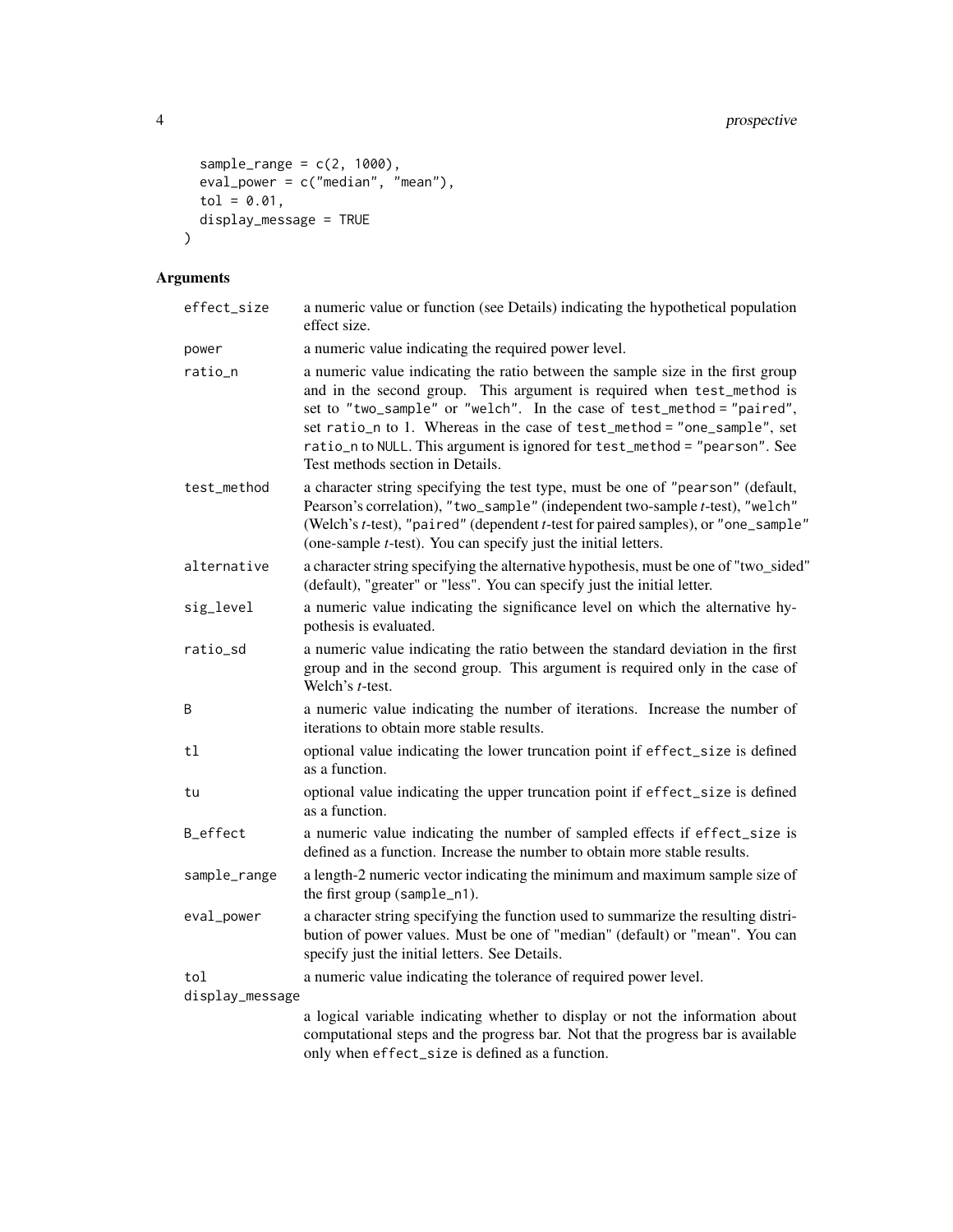#### prospective 5

#### Details

Conduct a prospective design analysis to define the required sample size and the associated inferential risks according to study design. A general overview is provided in the vignette("prospective").

#### Population effect size

The hypothetical population effect size (effect\_size) can be set to a single value or a function that allows sampling values from a given distribution. The function has to be defined as function(n) my\_function(n,...), with only one single argument n representing the number of sampled values  $(e.g., function(n)$  rnorm $(n,mean = 0, sd = 1)$ ; function $(n)$  sample( $c(.1, .3, .5)$ , n, replace = TRUE)). This allows users to define hypothetical effect size distribution according to their needs.

Argument B\_effect allows defining the number of sampled effects. Users can access sampled effects in the effect\_info list included in the output to evaluate if the sample is representative of their specification. Increase the number to obtain more accurate results but it will require more computational time (default is 1000). To avoid long computational times, we suggest adjusting B when using a function to define the hypothetical population effect size.

Optional arguments tl and tu allow truncating the sampling distribution specifying the lower truncation point and upper truncation point respectively. Note that if effect\_type = "correlation", distribution is automatically truncated between -1 and 1.

When a distribution of effects is specified, a corresponding distribution of power values is obtained as result. To evaluate whether the required level of power is obtained, user can decide between the median or the mean value as a summary of the distribution using the argument eval\_power. They answer two different questions. Which is the required sample size to obtain 50 than the required level (median)?; Which is the required sample size to obtain on average a power equal or greater than the required level (mean)?

#### Test methods

The function retrospective() performs a retrospective design analysis considering correlations between two variables or comparisons between group means.

In the case of a correlation, only Pearson's correlation between two variables is available, whereas Kendall's *tau* and Spearman's *rho* are not implemented. The test\_method argument has to be set to "pearson" (default) and the effect\_size argument is used to define the hypothetical population effect size in terms of Pearson's correlation coefficient  $(\rho)$ . The ratio\_n argument is ignored.

In the case of a comparison between group means, the effect\_size argument is used to define the hypothetical population effect size in terms of Cohen's *d* and the available *t*-tests are selected specifying the argument test\_method. For independent two-sample *t*-test, use "two\_sample" and indicate the ratio between the sample size of the first group and the second group (ratio\_n). For Welch's *t*-test, use "welch" and indicate the ratio between the sample size of the first group and the second group (ratio\_n) and the ratio between the standard deviation in the first group and in the second group (ratio\_sd). For dependent *t*-test for paired samples, use "paired" (ratio\_n has to be 1). For one-sample *t*-test, use "one\_sample" (ratio\_n has to be NULL).

#### Study design

Study design can be further defined according to statistical test directionality and required  $\alpha$ -level using the arguments alternative and sig\_level respectively.

#### Value

A list with class "design\_analysis" containing the following components: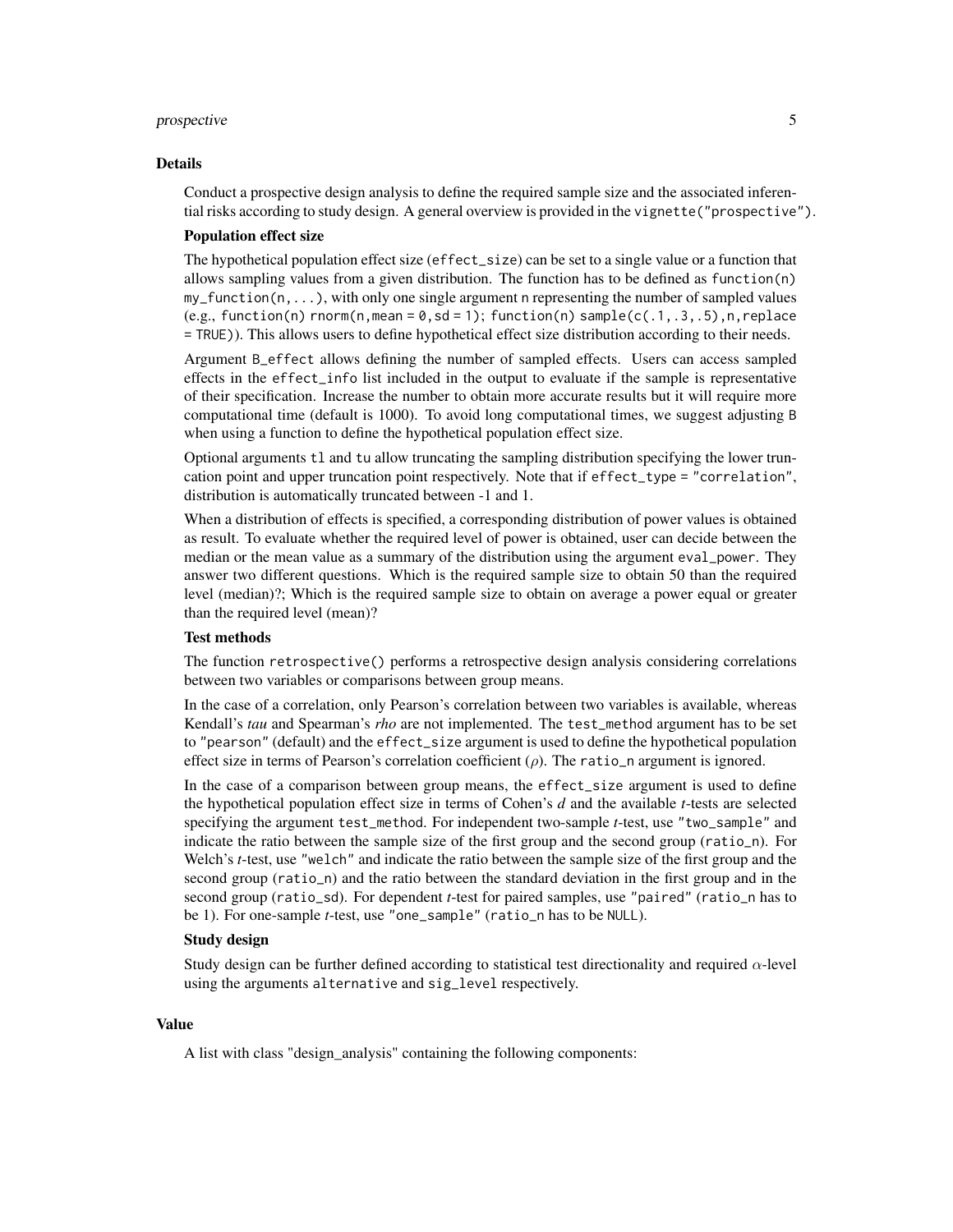| design_analysis                                                                                                                                                                                                                                                                                                                                                                                                                                                                                                                                                                                                                                                         |
|-------------------------------------------------------------------------------------------------------------------------------------------------------------------------------------------------------------------------------------------------------------------------------------------------------------------------------------------------------------------------------------------------------------------------------------------------------------------------------------------------------------------------------------------------------------------------------------------------------------------------------------------------------------------------|
| a character string indicating the type of design analysis: "prospective".                                                                                                                                                                                                                                                                                                                                                                                                                                                                                                                                                                                               |
| call_arguments a list with all the arguments passed to the function and the raw function call.                                                                                                                                                                                                                                                                                                                                                                                                                                                                                                                                                                          |
| a list with all the information regarding the considered hypothetical popula-<br>tion effect size. The list includes: effect_type indicating the type of effect;<br>effect_function indicating the function from which effect are sampled or the<br>string "single_value" if a single value was provided; effect_summary summary<br>of the sampled effects; effect_samples vector with the sampled effects (or<br>unique value in the case of a single value); if relevant t1 and tu specifying the<br>lower upper truncation point respectively.                                                                                                                       |
| a list with all the information regarding the test performed. The list includes:<br>test_method character sting indicating the test method (i.e., "pearson", "one_sample",<br>"paired", "two_sample", or "welch"); the required sample size (sample_n1 and<br>if relevant sample_n2), the alternative hypothesis (alternative), significance<br>level (sig_level) and degrees of freedom (df) of the statistical test; critical_effect<br>the minimum absolute effect value that would result significant. Note that critical_effect<br>in the case of alternative = "two_sided" is the absolute value and both posi-<br>tive and negative values should be considered. |
| prospective_res                                                                                                                                                                                                                                                                                                                                                                                                                                                                                                                                                                                                                                                         |
| a data frame with the results of the design analysis. Columns names are power,<br>typeM, and typeS.                                                                                                                                                                                                                                                                                                                                                                                                                                                                                                                                                                     |
|                                                                                                                                                                                                                                                                                                                                                                                                                                                                                                                                                                                                                                                                         |

#### References

Altoè, G., Bertoldo, G., Zandonella Callegher, C., Toffalini, E., Calcagnì, A., Finos, L., & Pastore, M. (2020). Enhancing Statistical Inference in Psychological Research via Prospective and Retrospective Design Analysis. Frontiers in Psychology, 10. [https://doi.org/10.3389/fpsyg.2019.](https://doi.org/10.3389/fpsyg.2019.02893) [02893](https://doi.org/10.3389/fpsyg.2019.02893)

Bertoldo, G., Altoè, G., & Zandonella Callegher, C. (2020). Designing Studies and Evaluating Research Results: Type M and Type S Errors for Pearson Correlation Coefficient. Retrieved from <https://psyarxiv.com/q9f86/>

Gelman, A., & Carlin, J. (2014). Beyond Power Calculations: Assessing Type S (Sign) and Type M (Magnitude) Errors. Perspectives on Psychological Science, 9(6), 641–651. [https://doi.org/](https://doi.org/10.1177/1745691614551642) [10.1177/1745691614551642](https://doi.org/10.1177/1745691614551642)

#### Examples

```
# Pearson's correlation
prospective(effect_size = .3, power = .8, test_method = "pearson", B = 1e3)
# Two-sample t-test
prospective(effect_size = .3, power = .8, ratio_n = 1.5,
           test\_method = "two\_sample", B = 1e3)# Welch t-test
prospective(effect_size = .3, power = .8, ratio_n = 2,
           test_method = "welch", ratio_s = 1.5, B = 1e3)
# Paired t-test
```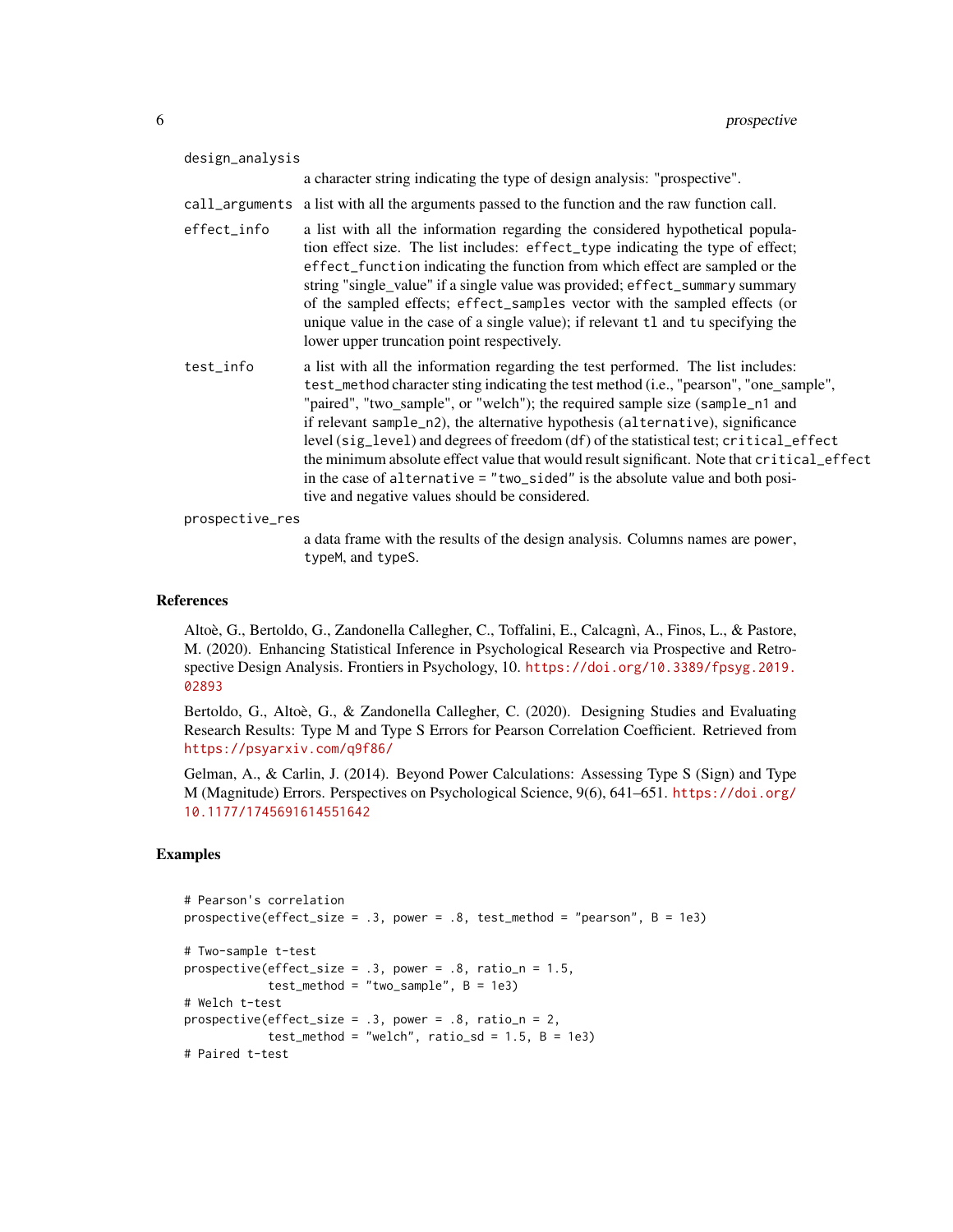#### <span id="page-6-0"></span>retrospective 7

```
prospective(effect_size = .3, power = .8, ratio_n = 1,
            test\_method = "paired", B = 1e3)# One-sample t-test
prospective(effect_size = .3, power = .8, ratio_n = NULL,
            test\_method = "one\_sample", B = 1e3)
```

```
# Define effect_size using functions (long computational time)
prospective(effect_size = function(n) rnorm(n, .3, .1), power = .8,
            test_method = "pearson", B_{eff} = 500, B = 500, t1 = .15)
prospective(effect_size = function(n) rnorm(n, .3, .1), power = .8,
           test\_method = "two\_sample", ratio_n = 1, B\_effect = 500, B = 500,t1 = .2, tu = .4)
```
retrospective *Retrospective Design Analysis*

#### Description

Given the hypothetical population effect size and the study sample size, the function retrospective() performs a retrospective design analysis for Pearson's correlation test between two variables or *t*test comparing group means (Cohen's *d*). According to the defined alternative hypothesis and the significance level, inferential risks (i.e., Power level, Type M error, and Type S error) are computed together with the critical effect value (i.e., the minimum absolute effect size value that would result significant).

#### Usage

```
retrospective(
  effect_size,
  sample_n1,
  sample_n2 = NULL,
  test_method = c("pearson", "two_sample", "welch", "paired", "one_sample"),
  alternative = c("two_sided", "less", "greater"),
  sig\_level = 0.05,
  ratio_sd = 1,
 B = 10000,
  t = -Inf,tu = Inf,B_{effect} = 1000,
  display_message = TRUE
)
```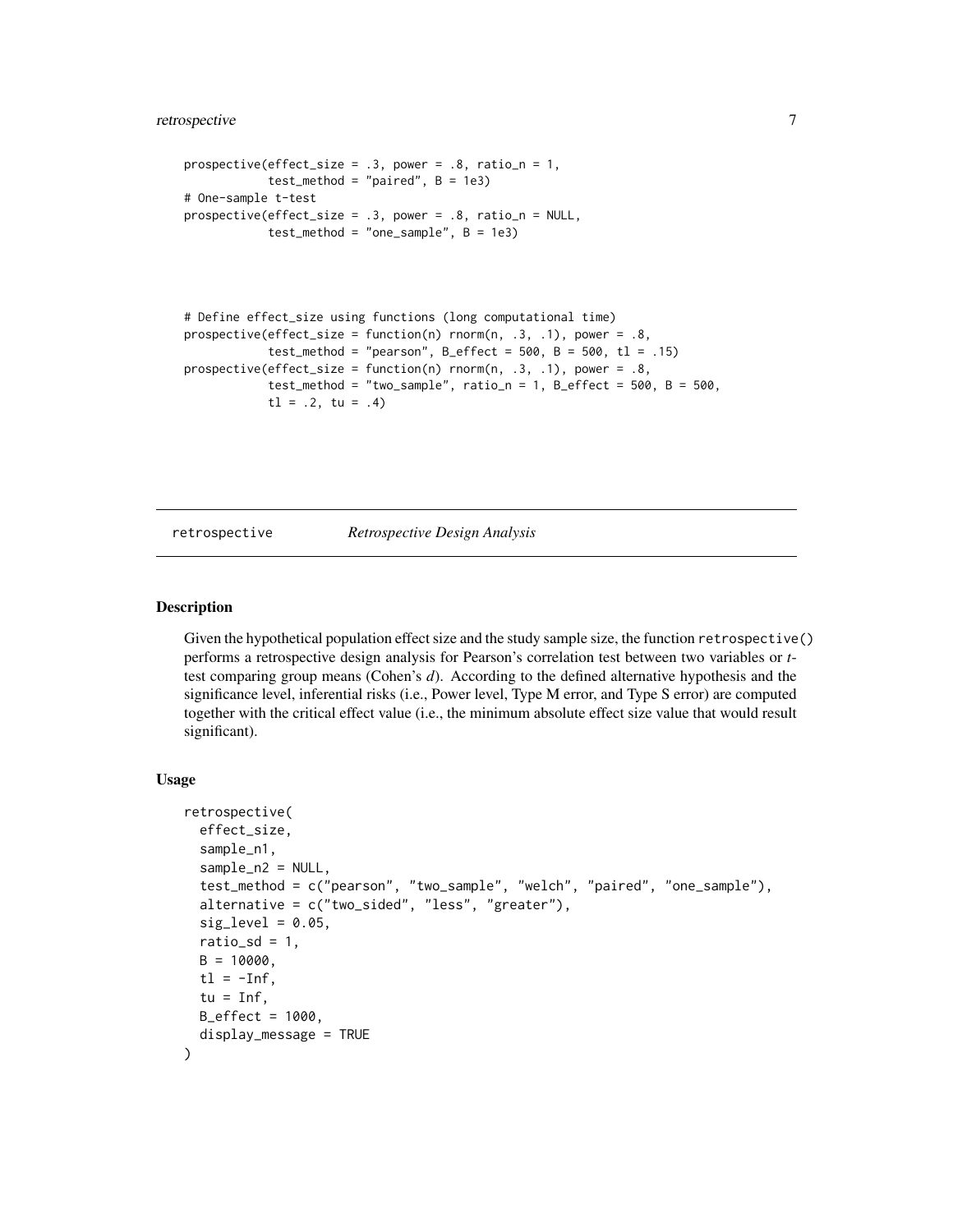#### Arguments

| effect_size     | a numeric value or function (see Details) indicating the hypothetical population<br>effect size.                                                                                                                                                                                                                                                                                                        |
|-----------------|---------------------------------------------------------------------------------------------------------------------------------------------------------------------------------------------------------------------------------------------------------------------------------------------------------------------------------------------------------------------------------------------------------|
| sample_n1       | a numeric value indicating the sample size of the first group.                                                                                                                                                                                                                                                                                                                                          |
| sample_n2       | a numeric value indicating the sample size of the second group. This argument is<br>required when test_method is set to "two_sample" or "welch". In the case of<br>test_method = "paired", set sample_n2 equal to sample_n1. Whereas in the<br>case of test_method = "one_sample", set sample_n2 to NULL. This argument<br>is ignored for test_method = "pearson". See Test methods section in Details. |
| test_method     | a character string specifying the test type, must be one of "pearson" (default,<br>Pearson's correlation), "two_sample" (independent two-sample t-test), "welch"<br>(Welch's t-test), "paired" (dependent t-test for paired samples), or "one_sample"<br>(one-sample <i>t</i> -test). You can specify just the initial letters.                                                                         |
| alternative     | a character string specifying the alternative hypothesis, must be one of "two_sided"<br>(default), "greater" or "less". You can specify just the initial letter.                                                                                                                                                                                                                                        |
| sig_level       | a numeric value indicating the significance level on which the alternative hy-<br>pothesis is evaluated.                                                                                                                                                                                                                                                                                                |
| ratio_sd        | a numeric value indicating the ratio between the standard deviation in the first<br>group and in the second group. This argument is needed in the case of Welch's<br>$t$ -test.                                                                                                                                                                                                                         |
| B               | a numeric value indicating the number of iterations. Increase the number of<br>iterations to obtain more stable results.                                                                                                                                                                                                                                                                                |
| tl              | optional value indicating the lower truncation point if effect_size is defined<br>as a function.                                                                                                                                                                                                                                                                                                        |
| tu              | optional value indicating the upper truncation point if effect_size is defined<br>as a function.                                                                                                                                                                                                                                                                                                        |
| B_effect        | a numeric value indicating the number of sampled effects if effect_size is<br>defined as a function. Increase the number to obtain more stable results.                                                                                                                                                                                                                                                 |
| display_message |                                                                                                                                                                                                                                                                                                                                                                                                         |
|                 | a logical variable indicating whether to display or not the progress bar. Not that<br>this applies only when effect_size is defined as a function.                                                                                                                                                                                                                                                      |

#### Details

Conduct a retrospective design analysis to evaluate inferential risks according to study design. A general overview is provided in the vignette("retrospective").

#### Population effect size

The hypothetical population effect size (effect\_size) can be set to a single value or a function that allows sampling values from a given distribution. The function has to be defined as function(n)  $my_function(n, \ldots)$ , with only one single argument n representing the number of sampled values  $(e.g., function(n)$  rnorm $(n,mean = 0, sd = 1)$ ; function $(n)$  sample $(c(.1, .3, .5), n, replace$ = TRUE)). This allows users to define hypothetical effect size distribution according to their needs.

Argument B\_effect allows defining the number of sampled effects. Users can access sampled effects in the effect\_info list included in the output to evaluate if the sample is representative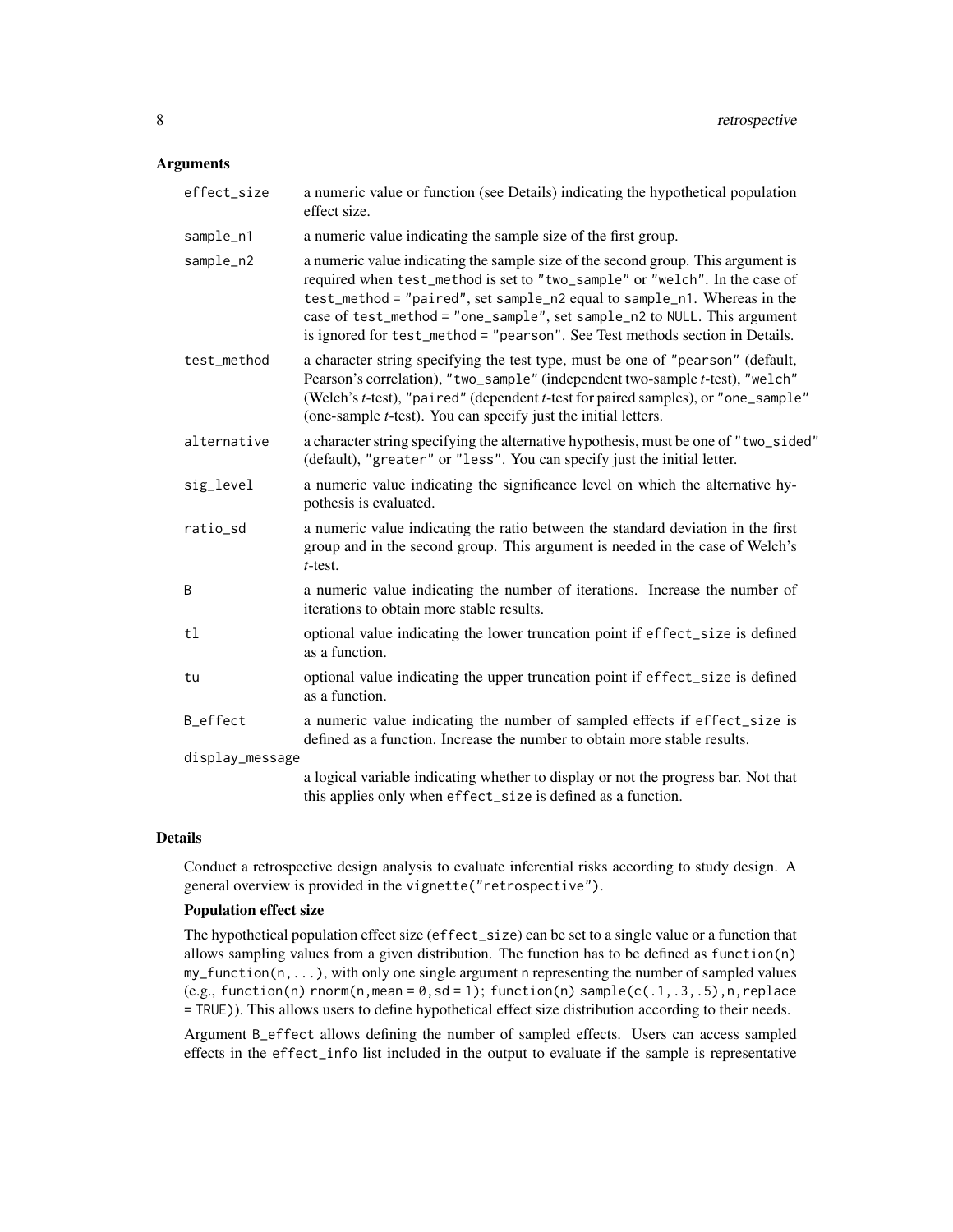#### retrospective 9

of their specification. Increase the number to obtain more accurate results but it will require more computational time (default is 1000). To avoid long computational times, we suggest adjusting B when using a function to define the hypothetical population effect size.

Optional arguments tl and tu allow truncating the sampling distribution specifying the lower truncation point and upper truncation point respectively. Note that if effect\_type = "correlation", distribution is automatically truncated between -1 and 1.

#### Test methods

The function retrospective() performs a retrospective design analysis considering correlations between two variables or comparisons between group means.

In the case of a correlation, only Pearson's correlation between two variables is available, whereas Kendall's *tau* and Spearman's *rho* are not implemented. The test\_method argument has to be set to "pearson" (default) and the effect\_size argument is used to define the hypothetical population effect size in terms of Pearson's correlation coefficient  $(\rho)$ . The sample\_n2 argument is ignored.

In the case of a comparison between group means, the effect\_size argument is used to define the hypothetical population effect size in terms of Cohen's *d* and the available *t*-tests are selected specifying the argument test\_method. For independent two-sample *t*-test, use "two\_sample" and indicate the sample size of the second group (sample\_n2). For Welch's *t*-test, use "welch" and indicate and indicate the sample size of the second group (sample\_n2) and the ratio between the standard deviation in the first group and in the second group (ratio\_sd). For dependent *t*-test for paired samples, use "paired" (sample\_n1 and sample\_n2 have to be equal). For one-sample *t*-test, use "one\_sample" (sample\_n2 has to be NULL).

#### Study design

Study design can be further defined according to statistical test directionality and required  $\alpha$ -level using the arguments alternative and sig\_level respectively.

#### Value

A list with class "design\_analysis" containing the following components:

design\_analysis

a character string indicating the type of design analysis: "retrospective".

|             | call_arguments a list with all the arguments passed to the function and the raw function call.                                                                                                                                                                                                                                                                                                                                                                                                                                                    |
|-------------|---------------------------------------------------------------------------------------------------------------------------------------------------------------------------------------------------------------------------------------------------------------------------------------------------------------------------------------------------------------------------------------------------------------------------------------------------------------------------------------------------------------------------------------------------|
| effect_info | a list with all the information regarding the considered hypothetical popula-<br>tion effect size. The list includes: effect_type indicating the type of effect;<br>effect_function indicating the function from which effect are sampled or the<br>string "single_value" if a single value was provided; effect_summary summary<br>of the sampled effects; effect_samples vector with the sampled effects (or<br>unique value in the case of a single value). if relevant t1 and tu specifying the<br>lower upper truncation point respectively. |
| test_info   | a list with all the information regarding the test performed. The list includes:<br>test_method character sting indicating the test method (i.e., "pearson", "one_sample",<br>"paired", "two_sample", or "welch"); sample size (sample_n1 and if relevant<br>sample_n2), alternative hypothesis (alternative), significance level (sig_level)                                                                                                                                                                                                     |

and degrees of freedom (df) of the statistical test; critical effect the minimum absolute effect value that would result significant. Note that critical\_effect in the case of alternative = "two\_sided" is the absolute value and both positive and negative values should be considered.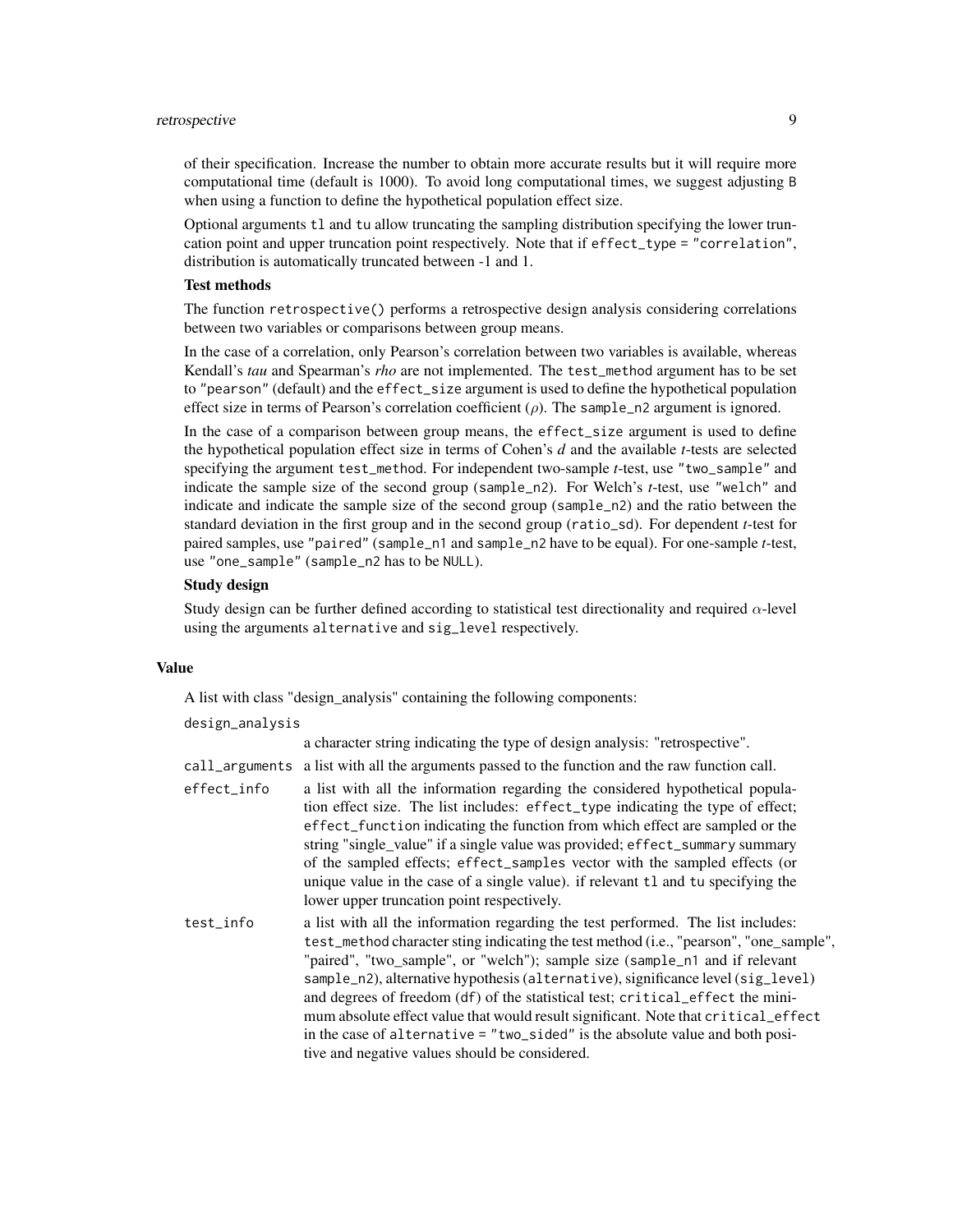retrospective\_res

a data frame with the results of the design analysis. Columns names are power, typeM, and typeS.

#### References

Altoè, G., Bertoldo, G., Zandonella Callegher, C., Toffalini, E., Calcagnì, A., Finos, L., & Pastore, M. (2020). Enhancing Statistical Inference in Psychological Research via Prospective and Retrospective Design Analysis. Frontiers in Psychology, 10. [https://doi.org/10.3389/fpsyg.2019.](https://doi.org/10.3389/fpsyg.2019.02893) [02893](https://doi.org/10.3389/fpsyg.2019.02893)

Bertoldo, G., Altoè, G., & Zandonella Callegher, C. (2020). Designing Studies and Evaluating Research Results: Type M and Type S Errors for Pearson Correlation Coefficient. Retrieved from <https://psyarxiv.com/q9f86/>

Gelman, A., & Carlin, J. (2014). Beyond Power Calculations: Assessing Type S (Sign) and Type M (Magnitude) Errors. Perspectives on Psychological Science, 9(6), 641–651. [https://doi.org/](https://doi.org/10.1177/1745691614551642) [10.1177/1745691614551642](https://doi.org/10.1177/1745691614551642)

#### Examples

```
# Pearson's correlation
retrospective(effect_size = .3, sample_n1 = 25, test_method = "pearson")
# Two-sample t-test
retrospective(effect_size = .3, sample_n1 = 25, sample_n2 = 35,
              test_method = "two_sample")
# Welch t-test
retrospective(effect_size = .3, sample_n1 = 25, sample_n2 = 35,
             test_method = "welch", ratio_s = 1.5)
# Paired t-test
retrospective(effect_size = .3, sample_n1 = 25, sample_n2 = 25,
              test_method = "paired")
# One-sample t-test
retrospective(effect_size = .3, sample_n1 = 25, sample_n2 = NULL,
              test_method = "one_sample")
```

```
# Define effect_size using functions (long computational times)
# Remember to adjust B
retrospective(effect_size = function(n) rnorm(n, .3, .1), sample_n1 = 25,test_method = "pearson", t1 = .15, B = 1e3)
retrospective(effective_size = function(n) rnorm(n, .3, .1), sample_n1 = 25,test_method = "one_sample", t1 = .2, tu = .4, B = 1e3)
```